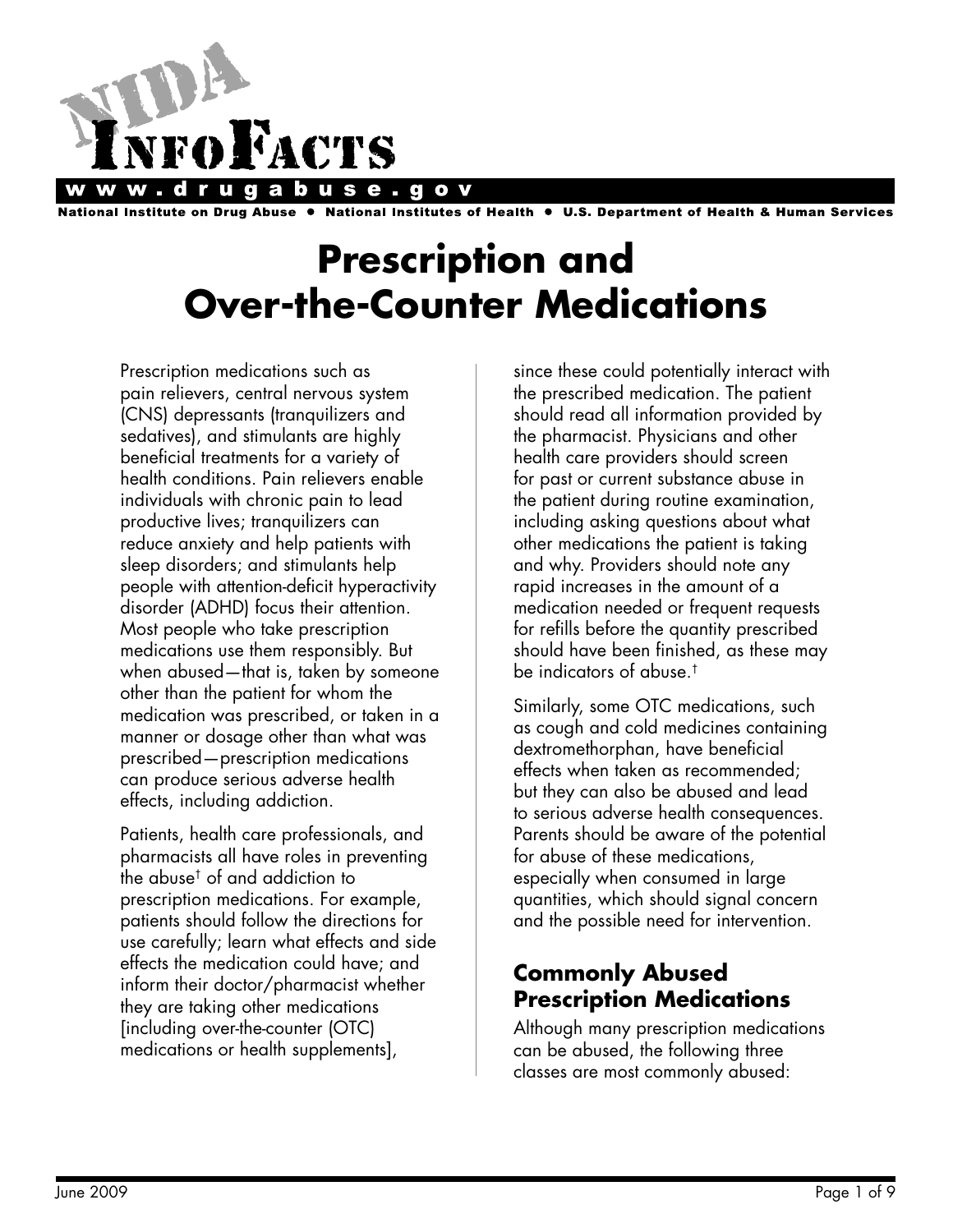

al Institute on Drug Abuse ● National Institutes of Health ● U.S. Department of Health & Human Services

- **Opioids**—usually prescribed to treat pain.
- **CNS depressants** used to treat anxiety and sleep disorders.
- **Stimulants**—prescribed to treat ADHD and narcolepsy.

## *Opioids*

#### **What Are Opioids?**

Opioids are analgesic, or pain-relieving, medications. Studies have shown that properly managed medical use (taken exactly as prescribed) of opioid analgesics is safe, can manage pain effectively, and rarely causes addiction.

Among the compounds that fall within this class are hydrocodone (e.g., Vicodin), oxycodone (e.g., OxyContin an oral, controlled-release form of the drug), morphine, fentanyl, codeine, and related medications. Morphine and fentanyl are often used to alleviate severe pain, while codeine is used for milder pain. Other examples of opioids prescribed to relieve pain include propoxyphene (Darvon); hydromorphone (Dilaudid); and meperidine (Demerol), which is used less often because of its side effects. In addition to their effective pain-relieving properties, some of these medications can be used to relieve severe diarrhea (for example, Lomotil, also known as diphenoxylate) or severe coughs (codeine).

#### **How Are Opioids Abused?**

Opioids can be taken orally, or the pills may be crushed and the powder snorted or injected. A number of overdose deaths have resulted from the latter routes of administration, particularly with the drug OxyContin, which was designed to be a slow-release formulation. Snorting or injecting opioids results in the rapid release of the drug into the bloodstream, exposing the person to high doses and causing many of the reported overdose reactions.

#### **How Do Opioids Affect the Brain?**

Opioids act by attaching to specific proteins called opioid receptors, which are found in the brain, spinal cord, and gastrointestinal tract. When these compounds attach to certain opioid receptors in the brain and spinal cord, they can effectively change the way a person experiences pain.

In addition, opioid medications can affect regions of the brain that mediate what one perceives as pleasure, resulting in the initial euphoria or sense of well-being that many opioids produce. Repeated abuse of opioids can lead to addiction—a chronic, relapsing disease characterized by compulsive drug seeking and abuse despite its known harmful consequences.

#### **What Adverse Effects Can Be Associated With Opioids?**

Opioids can produce drowsiness, cause constipation, and, depending upon the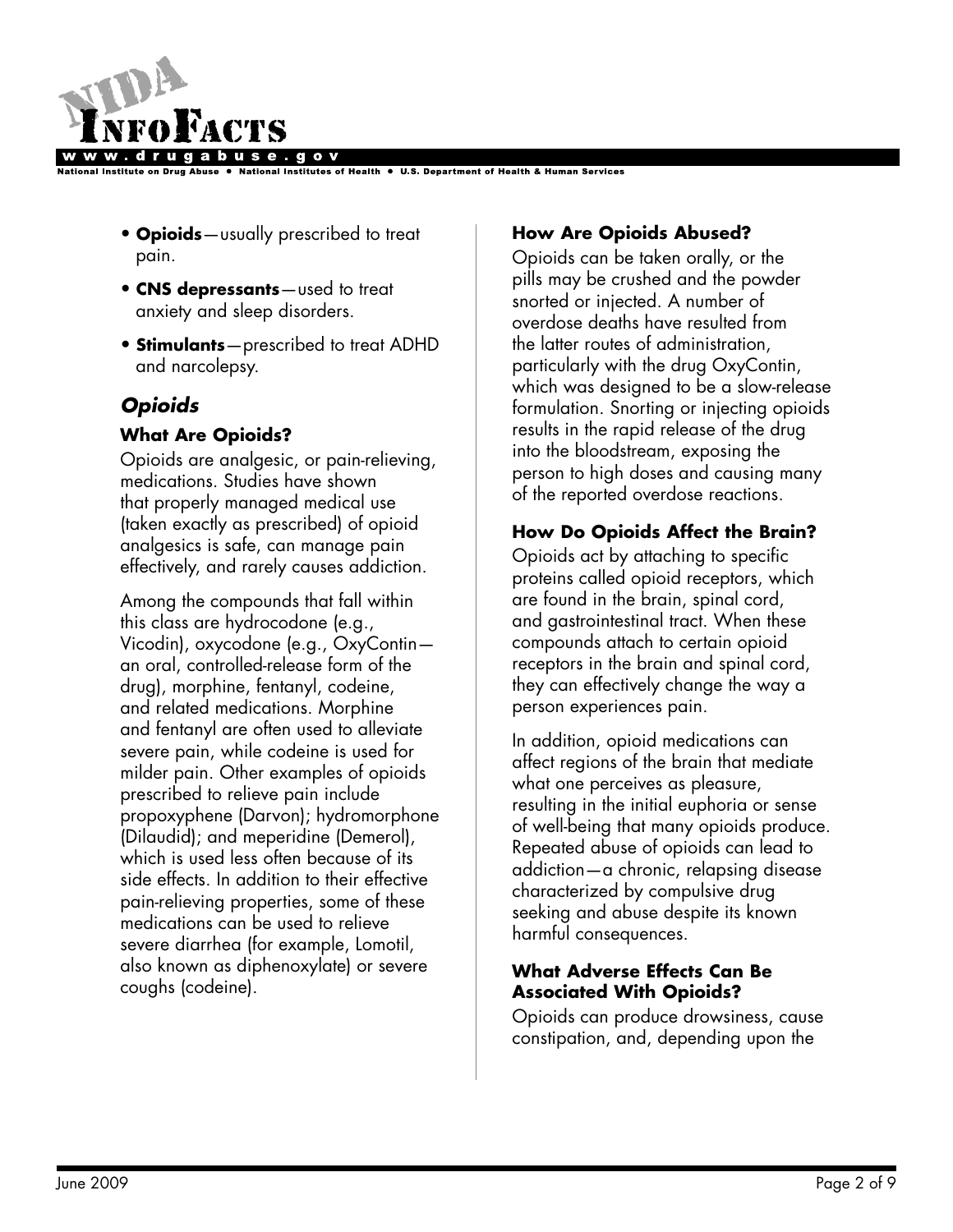

ational Institute on Drug Abuse · National Institutes of Health · U.S. Department of Health & Human Services

amount taken, depress breathing. Taking a large single dose could cause severe respiratory depression or death.

These medications are only safe to use with other substances under a physician's supervision. Typically, they should not be used with alcohol, antihistamines, barbiturates, or benzodiazepines. Because these other substances slow breathing, their effects in combination with opioids could lead to life-threatening respiratory depression.

#### **What Happens When You Stop Taking Opioids?**

Patients who are prescribed opioids for a period of time may develop a physical dependence on them, which is not the same as addiction. Repeated exposure to opioids causes the body to adapt, sometimes resulting in tolerance (that is, more of the drug is needed to achieve the desired effect compared with when it was first prescribed) and in withdrawal symptoms upon abrupt cessation of drug use. Thus, individuals taking prescribed opioid medications should not only be given these medications under appropriate medical supervision, but they should also be medically supervised when stopping use in order to reduce or avoid withdrawal symptoms. Symptoms of withdrawal can include restlessness, muscle and bone pain, insomnia, diarrhea, vomiting, cold flashes with goose bumps ("cold turkey"), and involuntary leg movements.

#### **Are There Treatments for Opioid Addiction?**

Individuals who abuse or are addicted to prescription opioid medications can be treated. Initially, they may need to undergo medically supervised detoxification to help reduce withdrawal symptoms; however, that is just the first step. Options for effectively treating addiction to prescription opioids are drawn from research on treating heroin addiction. Behavioral treatments, usually combined with medications, have also been proven effective. Currently used medications are—

- *Methadone,* a synthetic opioid that eliminates withdrawal symptoms and relieves craving, has been used successfully for more than 30 years to treat people addicted to heroin as well as opiates.
- *Buprenorphine*, another synthetic opioid, is a more recently approved medication for treating addiction to heroin and other opiates. It can be prescribed in a physician's office.
- *Naltrexone* is a long-acting opioid receptor blocker that can be employed to help prevent relapse. It is not widely used, however, because of poor compliance, except by highly motivated individuals (e.g., physicians at risk of losing their medical license). It should be noted that this medication can only be used for someone who has already been detoxified, since it can produce severe withdrawal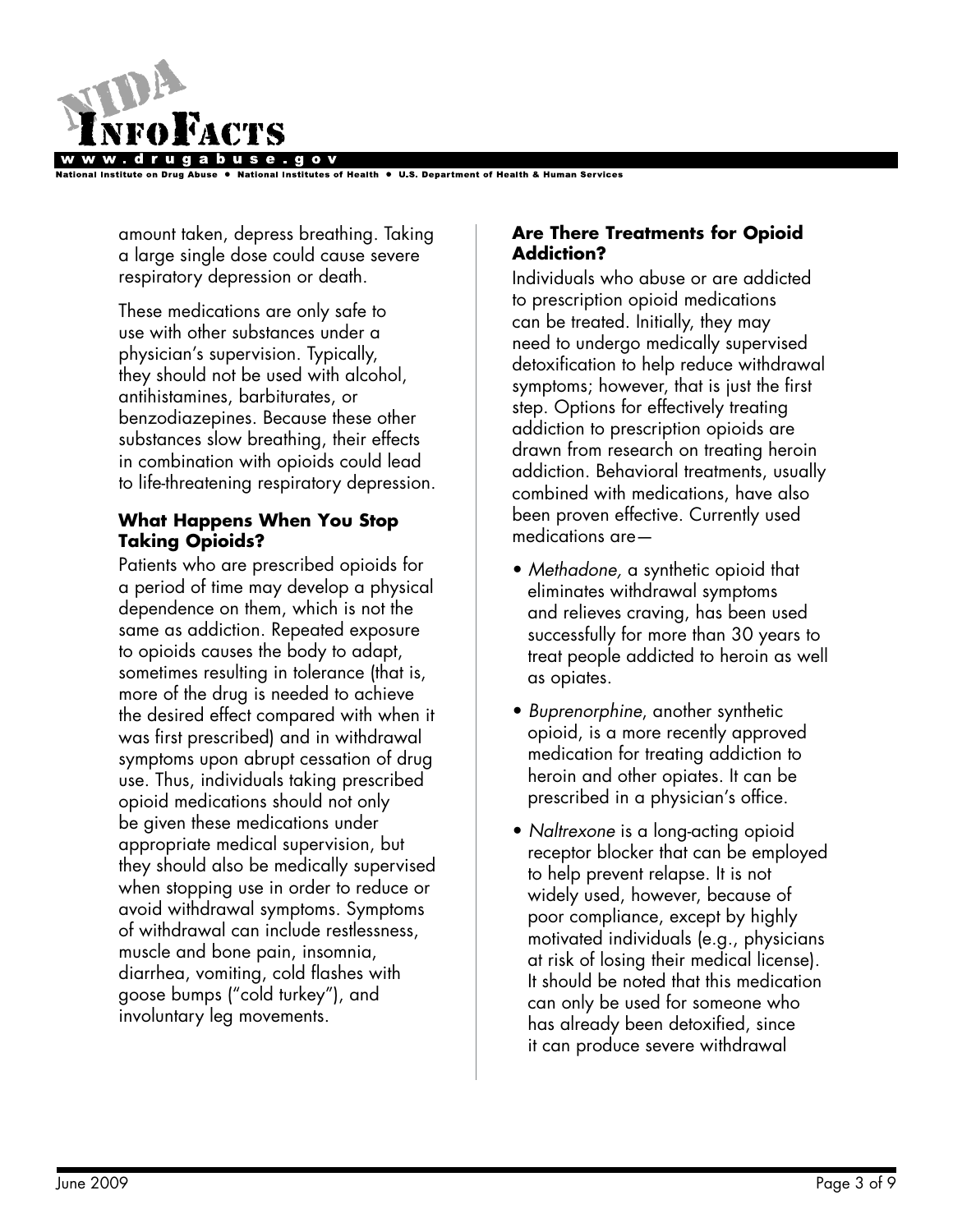

ational Institute on Drug Abuse ● National Institutes of Health ● U.S. Department of Health & Human Services

symptoms in a person continuing to abuse opioids.

• *Naloxone* is a short-acting opioid receptor blocker that counteracts the effects of opioids and can be used to treat overdoses.

## *CNS Depressants*

#### **What Are CNS Depressants?**

CNS depressants (e.g., tranquilizers, sedatives) are medications that slow normal brain function. In higher doses, some CNS depressants can be used as general anesthetics or preanesthetics.

CNS depressants can be divided into three groups, based on their chemistry and pharmacology:

- *Barbiturates,* such as mephobarbital (Mebaral) and sodium pentobarbital (Nembutal), are used as preanesthetics, promoting sleep.
- *Benzodiazepines,* such as diazepam (Valium), alprazolam (Xanax), and estazolam (ProSom), can be prescribed to treat anxiety, acute stress reactions, panic attacks, convulsions, and sleep disorders. For the latter, benzodiazepines are usually prescribed only for short-term relief of sleep problems because of the development of tolerance and risk of addiction.
- *Newer sleep medications,* such as zolpidem (Ambien), zaleplon (Sonata), and eszopiclone (Lunesta), are now more commonly prescribed to treat sleep disorders. These medications

are nonbenzodiazepines that act at a subset of the benzodiazepine receptors and appear to have a lower risk for abuse and addiction.

#### **How Are CNS Depressants Abused?**

CNS depressants are usually taken orally, sometimes in combination with other drugs or to counteract the effects of other licit or illicit drugs (e.g., stimulants).

#### **How Do CNS Depressants Affect the Brain?**

Most of the CNS depressants have similar actions in the brain: they enhance the actions of the neurotransmitter gamma-aminobutyric acid (GABA) neurotransmitters are brain chemicals that facilitate communication between brain cells. GABA works by decreasing brain activity. Although different classes of CNS depressants work in unique ways, it is ultimately their common ability to increase GABA activity that produces a drowsy or calming effect.

#### **What Adverse Effects Can Be Associated With CNS Depressants?**

Despite their beneficial effects for people suffering from anxiety or sleep disorders, barbiturates and benzodiazepines can be addictive and should be used only as prescribed.

CNS depressants should not be combined with any medication or substance that causes drowsiness, including prescription pain medicines, certain OTC cold and allergy medications, and alcohol. If combined,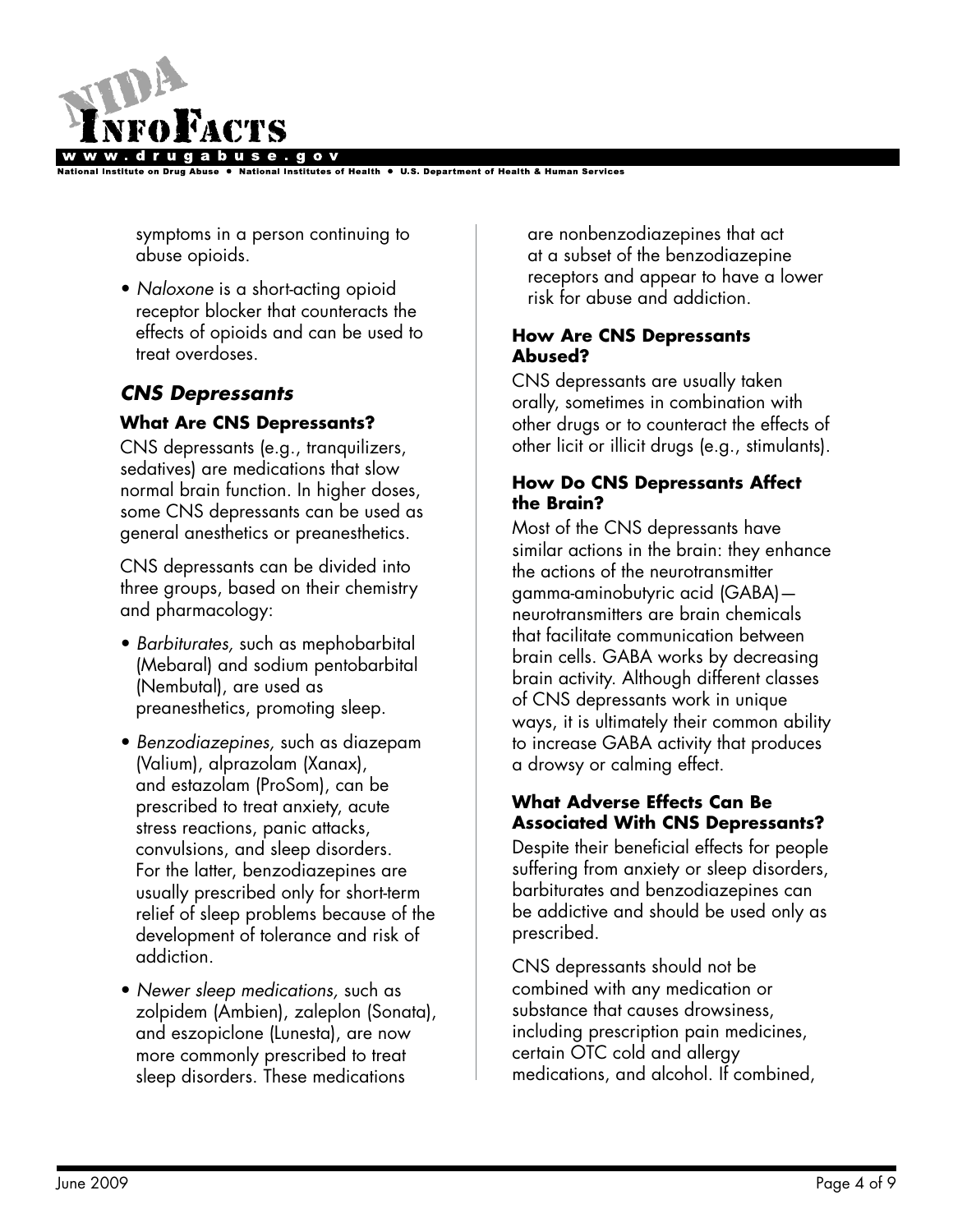

ational Institute on Drug Abuse ● National Institutes of Health ● U.S. Department of Health & Human Services

they can slow both heart rate and respiration, which can be fatal.

#### **What Happens When You Stop Taking CNS Depressants?**

Discontinuing prolonged use or abuse of high doses of CNS depressants can lead to serious withdrawal symptoms. Because the drug works by slowing the brain's activity, when one stops taking a CNS depressant, this activity can rebound to the point that seizures can occur. Someone who is either thinking about ending use of a CNS depressant, or who has stopped and is suffering withdrawal should seek medical treatment.

#### **Are There Treatments for Addiction to CNS Depressants?**

In addition to medical supervision during withdrawal, counseling in an inpatient or outpatient setting can help people who are overcoming addiction to CNS depressants. For example, cognitive-behavioral therapy has been used successfully to help individuals in treatment for abuse of benzodiazepines. This type of therapy focuses on modifying a patient's thinking, expectations, and behaviors while simultaneously increasing his or her skills for coping with various life stressors.

## *Stimulants*

#### **What Are Stimulants?**

Stimulants (amphetamines [Adderall, Dexedrine] and methylphenidate [Concerta, Ritalin]) increase alertness, attention, and energy. They also

increase blood pressure and heart rate, constrict blood vessels, increase blood glucose, and open up the pathways of the respiratory system. Historically, stimulants were prescribed to treat asthma and other respiratory problems, obesity, neurological disorders, and a variety of other ailments. As their potential for abuse and addiction became apparent, the prescribing of stimulants by physicians began to wane. Now, stimulants are prescribed for treating only a few health conditions, most notably ADHD, narcolepsy, and, in some instances, depression that has not responded to other treatments.

#### **How Are Stimulants Abused?**

Stimulants may be taken orally, but some abusers crush the tablets, dissolve them in water, and then inject the mixture; complications can arise from this because insoluble fillers in the tablets can block small blood vessels. Stimulants have been abused for both "performance enhancement" and recreational purposes (i.e., to get high).

#### **How Do Prescription Stimulants Affect the Brain?**

Stimulants have chemical structures that are similar to key brain neurotransmitters called monoamines, including dopamine and norepinephrine. Their therapeutic effect is achieved by slow and steady increases of dopamine that are similar to the natural production of this chemical by the brain. The doses prescribed by physicians start low and increase gradually until a therapeutic effect is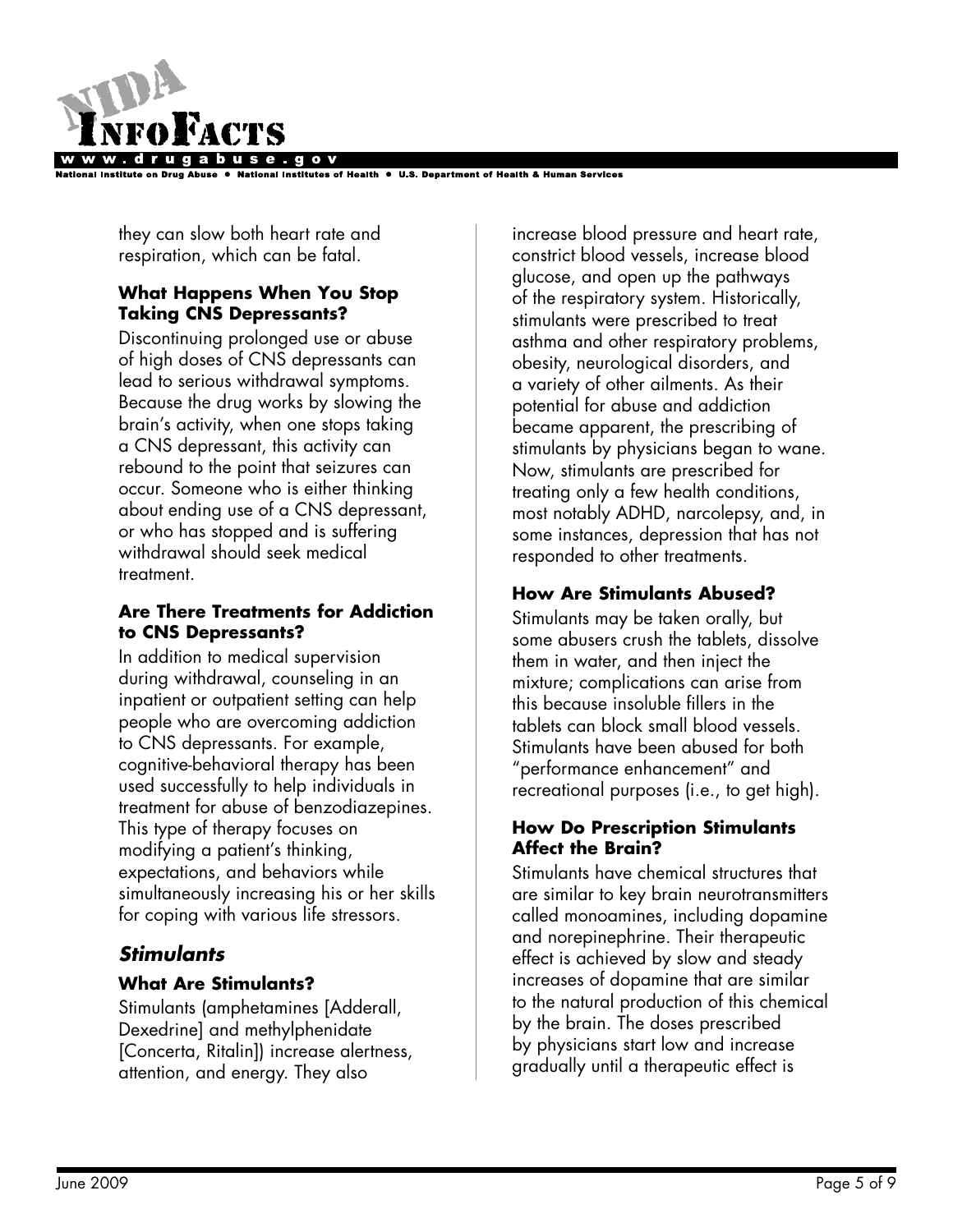

• National Institutes of Health • U.S. Department of Health & Human Services

reached. However, when taken in doses and routes other than those prescribed, stimulants can increase the brain's dopamine levels in a rapid and highly amplified manner—as do most other drugs of abuse—disrupting normal communication between brain cells, producing euphoria, and increasing the risk of addiction.

#### **What Adverse Effects Are Associated With Stimulant Abuse?**

Taking high doses of a stimulant can result in an irregular heartbeat, dangerously high body temperatures, and/or the potential for cardiovascular failure or seizures. Taking some stimulants in high doses or repeatedly can lead to hostility or feelings of paranoia in some individuals.

Stimulants should not be mixed with antidepressants, which may enhance the effects of a stimulant; or with OTC cold medicines containing decongestants, which may cause blood pressure to become dangerously high or may lead to irregular heart rhythms.

#### **Are There Treatments for Stimulant Addiction?**

Treatment of addiction to prescription stimulants is based on behavioral therapies proven effective for treating cocaine or methamphetamine addiction. At this time, there are no proven medications for the treatment of stimulant addiction.

Depending on the patient's situation, the first step in treating prescription stimulant addiction may be to decrease the drug's dose slowly and attempt to treat withdrawal symptoms (mood changes, sleep and appetite disturbances). This process of detoxification could then be followed with one of many behavioral therapies: contingency management, for example, improves treatment outcomes by enabling patients to earn vouchers for drug-free urine tests; the vouchers can be exchanged for items that promote healthy living. Cognitive-behavioral therapies—which teach patients skills to recognize risky situations, avoid drug use, and cope more effectively with problems—are proving beneficial. Recovery support groups may also be effective in conjunction with a behavioral therapy.

## *Dextromethorphan (DXM)* **What Is DXM?**

DXM is the active ingredient found in OTC cough and cold medications. When taken in recommended doses, these medications are safe and effective.

#### **How Is DXM Abused?**

DXM is taken orally. In order to experience the mind-altering effects of DXM, excessive amounts of liquid or gelcaps must be consumed. The availability and accessibility of these products make them a serious concern, particularly for youth, who tend to be their primary abusers.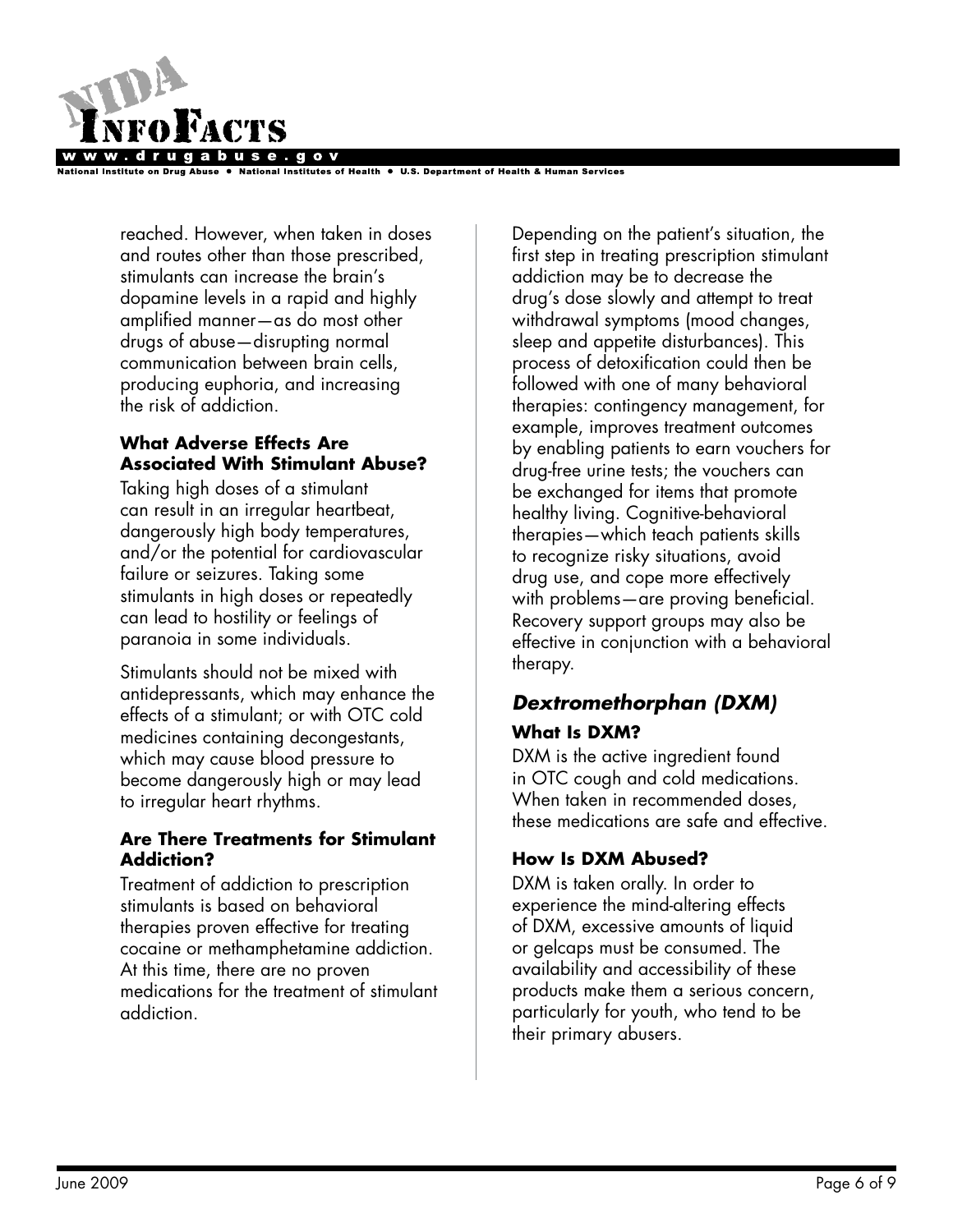

lational Institute on Drug Abuse ● National Institutes of Health ● U.S. Department of Health & Human Services

#### **What Are the Consequences Associated With the Abuse of DXM?**

In very large quantities, DXM can cause effects similar to those of ketamine and PCP because those drugs affect similar sites in the brain. These effects can include impaired motor function, numbness, nausea/vomiting, and increased heart rate and blood pressure. On rare occasions, hypoxic brain damage—caused by severe respiratory depression and a lack of oxygen to the brain—has occurred due to the combination of DXM with decongestants often found in the medication.

## **What Are the Trends in the Abuse of Prescription Drugs and OTC Medications?**

#### *Monitoring the Future (MTF) Survey††*

Each year, the Monitoring the Future (MTF) survey assesses the extent of drug use among 8th-, 10th-, and 12thgraders nationwide. Nonmedical use of *any* prescription drug is reported only for 12th-graders, and in 2008, 15.4 percent reported past-year use. Prescription and OTC medications were the most commonly abused drugs by high school students after marijuana. In addition, they represent 6 of the top 10 illicit drugs reported by 12th-graders.

**Prescription Painkillers.** In 2002, MTF added questions to the survey about

past-year nonmedical use of Vicodin and OxyContin. For Vicodin, past-year nonmedical use has remained stable at high levels for each grade since its inclusion in the survey.

| Rate of Past-Year Use in 2008 |              |               |               |  |
|-------------------------------|--------------|---------------|---------------|--|
| <b>Drug Name</b>              | 8th<br>Grade | 10th<br>Grade | 12th<br>Grade |  |
| Vicodin                       | 2.9%         | 6.7%          | 9.7%          |  |
| OxyContin                     | 2.1%         | 3.6%          | 4.7%          |  |

**CNS Depressants.** Nonmedical use of *tranquilizers* (benzodiazepines and others) by 10th-grade students decreased between 2001 and 2008 for all prevalence periods (lifetime,††† past-year, and past-month use). Use of *sedatives* (barbiturates), for which data are collected only from 12th-graders, has remained steady.

| Rate of Past-Year Use in 2008 |              |               |               |  |  |
|-------------------------------|--------------|---------------|---------------|--|--|
| <b>Drug Name</b>              | 8th<br>Grade | 10th<br>Grade | 12th<br>Grade |  |  |
| Tranquilizers                 | 2.4%         | 4.6%          | 6.2%          |  |  |
| Sedatives                     |              |               | 5.8%          |  |  |

**Stimulants.** Nonmedical use of stimulants is broken up by the type of stimulant used: amphetamines, methamphetamine, or Ritalin. For all three stimulants surveyed, rates have decreased significantly among 8th-, 10th-, and 12th-graders in 2001–2008.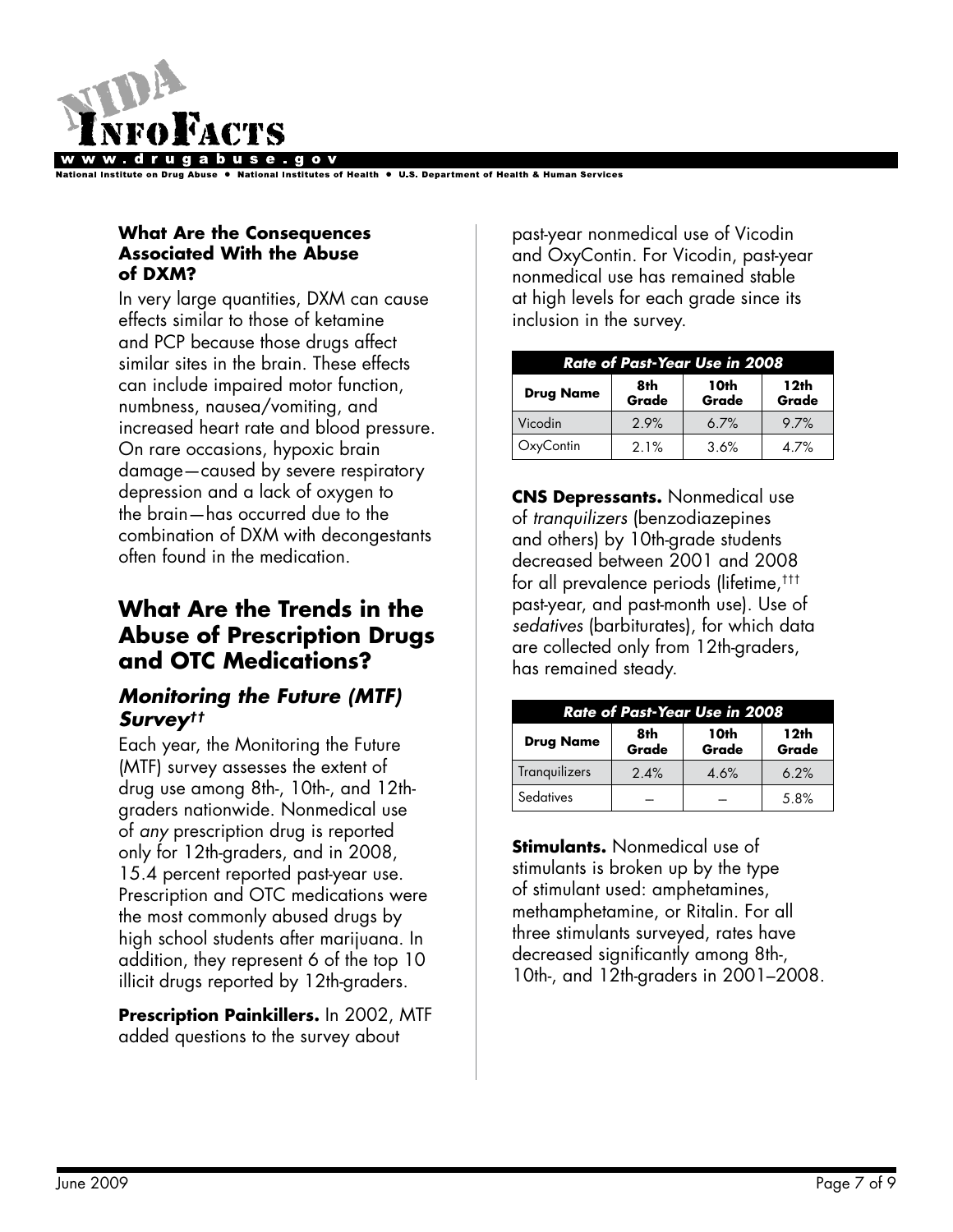

• National Institutes of Health • U.S. Department of Health & Human Services

| <b>Rate of Past-Year Use in 2008</b> |              |               |               |  |  |
|--------------------------------------|--------------|---------------|---------------|--|--|
| <b>Drug Name</b>                     | 8th<br>Grade | 10th<br>Grade | 12th<br>Grade |  |  |
| Amphetamines                         | 4.5%         | 6.4%          | 6.8%          |  |  |
| Methamphetamine                      | 1.2%         | 1.5%          | 1.2%          |  |  |
| Ritalin                              | 1.6%         | 2.9%          | 3.4%          |  |  |

**Cough Medicine.** In 2006, a question about the use of cough and cold medicines to get high was asked for the first time.

| Rate of Past-Year Use in 2008 |              |               |               |  |  |
|-------------------------------|--------------|---------------|---------------|--|--|
| <b>Drug Name</b>              | 8th<br>Grade | 10th<br>Grade | 12th<br>Grade |  |  |
| Cough Medicine                | 3.6%         | 5.3%          | 5.5%          |  |  |

## *National Survey on Drug Use and Health (NSDUH)††††*

According to the 2007 NSDUH, an estimated 6.9 million persons, or 2.8 percent of the population, aged 12 or older had used prescription psychotherapeutic medications nonmedically in the month prior to being surveyed. This includes 5.2 million using pain relievers (an increase from 4.7 million in 2005), 1.8 million using tranquilizers, 1.1 million using stimulants, and 350,000 using sedatives.

Past-month nonmedical use of prescription-type drugs among young adults aged 18 to 25 increased from 5.5 percent in 2002 to 6 percent in 2007. This was primarily due to an increase in pain reliever use, which was 4.1 percent in 2002 and 4.6 percent in 2007. However, nonmedical use of tranquilizers remained the same over the 6-year period.

Among persons aged 12 or older who used pain relievers nonmedically in the past 12 months, 56.5 percent reported that they got the drug most recently used from someone they knew and that they did not pay for it. Another 18.1 percent reported that they obtained the drug from one doctor. Only 4.1 percent purchased the pain reliever from a drug dealer or other stranger, and just 0.5 percent reported buying the drug on the Internet. Among those who reported getting the pain reliever from a friend or relative for free, 81 percent reported in a followup question that the friend or relative had obtained the drug from one doctor only.

## **Other Information Sources**

For more information on addiction to prescription medications, visit **www.drugabuse.gov/drugpages/ prescription.html.**